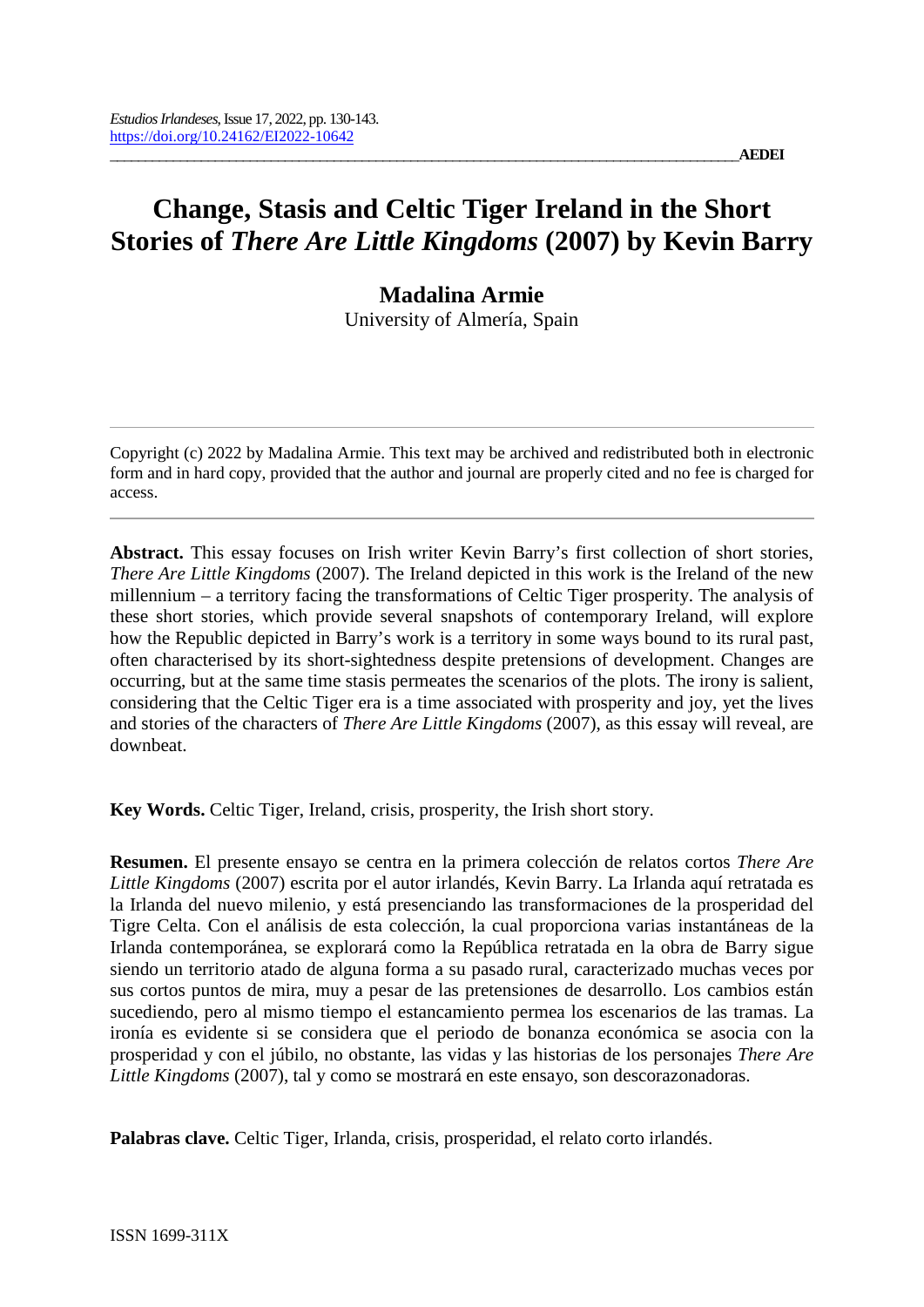# **Introduction[1](#page-1-0)**

The present essay focuses on the work of one of the most sonorous voices of contemporary Ireland, the Limerick-born author Kevin Barry (1969–). Barry is a novelist and short-story writer with a solid reputation on both sides of the Atlantic. He is frequently described as a comic stylist who likes to poke around in dark corners, because he writes intensely dramatic stories that are tender and understated, as well as hilarious narratives that strike deep chords (Barry and Carman 2013). Despite the importance of the novel form, attention here will centre on Barry's first book of short fiction, *There Are Little Kingdoms* (2007), due to the relevance of this type of literary genre in the Irish context and in relation to the Celtic Tiger phenomenon at the turn of the new millennium.

Rooted in a solid tradition that places the short story at the very heart of the Irish literary canon (Ingman 2009), the past few decades have seen a prolific output in the form, not despite – but rather owing much to – the recent ascendancy of broadcast radio, television, and digital media, with the result that the short story in Ireland continues to hold a lookingglass to the changing faces of life (Malcolm and Malcolm 2008: 277). Interest in the short story in recent decades ranges from publishers and writers to readers and scholars, to the extent that some voices in the academic field assert that the form was undergoing a renaissance, but others disagree (Barry and Jones 2013; Forkner 2001: 152; Gilmartin 2015; Goodman 2015; Prospero 2018; Jordan 2015; Kilroy and Lozano García 2018). Standing at the very heart of the critique of what can be hyperbolically labelled as the short story's almost fruitless commitment to the intricacies of this period is the form's tendency to look to the past for inspiration (Armie 2019). Nevertheless, in the meantime – and paradoxically – "the short story, perhaps more than any other form, has been associated with modernity, both in terms of experimentation and theme" (Ingman 2009: 2), by presenting people's ever changing relationship to the world and to the place they inhabit (Alkareem Atteh 2021: 12). This is why it is frequently stated that "the short story encapsulates the essence of literary modernism, and has an enduring ability to capture the episodic nature of twentieth-century experience" (Head 1994: 1), as well as its causes and replicas.

In an interview, Barry (2018) spoke about this backward-looking tendency that characterises Irish literature. For him, the justification for this assertion comes from the fact that "Ireland, in effect, 'skipped the twentieth century' – it transformed itself from a poor, largely agricultural economy into a high-tech export-intensive powerhouse in less than a generation" (Prospero 2018). Ireland experienced the effects of the Celtic Tiger's transformations and the pace of change unevenly, as well as rapidly, with the result that some parts of Ireland appeared relatively undisturbed by the accelerated globalisation that has been so noticeable in cities like Dublin and Cork, whereas markedly an older Ireland lingered on and evoked nostalgia in many contexts (Allen and Regan 2008: 1). As this essay will reveal, both Irelands, old and new, are very much present and clash in their realistic and synchronous representations with change and stasis throughout the Celtic Tiger period in *There Are Little Kingdoms*. Consequently, beneath this masked retrospection of the short story in this time of the Celtic Tiger, there lies – as this paper also claims – Ireland's unfinished coming to terms with its capitalist and globalist facets.

This problematic and late renaissance of the short story fostered – only partially, of course – the success of *There Are Little Kingdoms*. The collection follows the Irish tradition of storytelling and mixes new themes– such as, for example, the effect of globalisation,

<span id="page-1-0"></span><sup>&</sup>lt;sup>1</sup> This article is part of the project P20\_00790 (PAIDI 2020), funded by the Regional Government of Andalucía, Spain. I also acknowledge the assistance provided by CEI Patrimonio, University of Almería.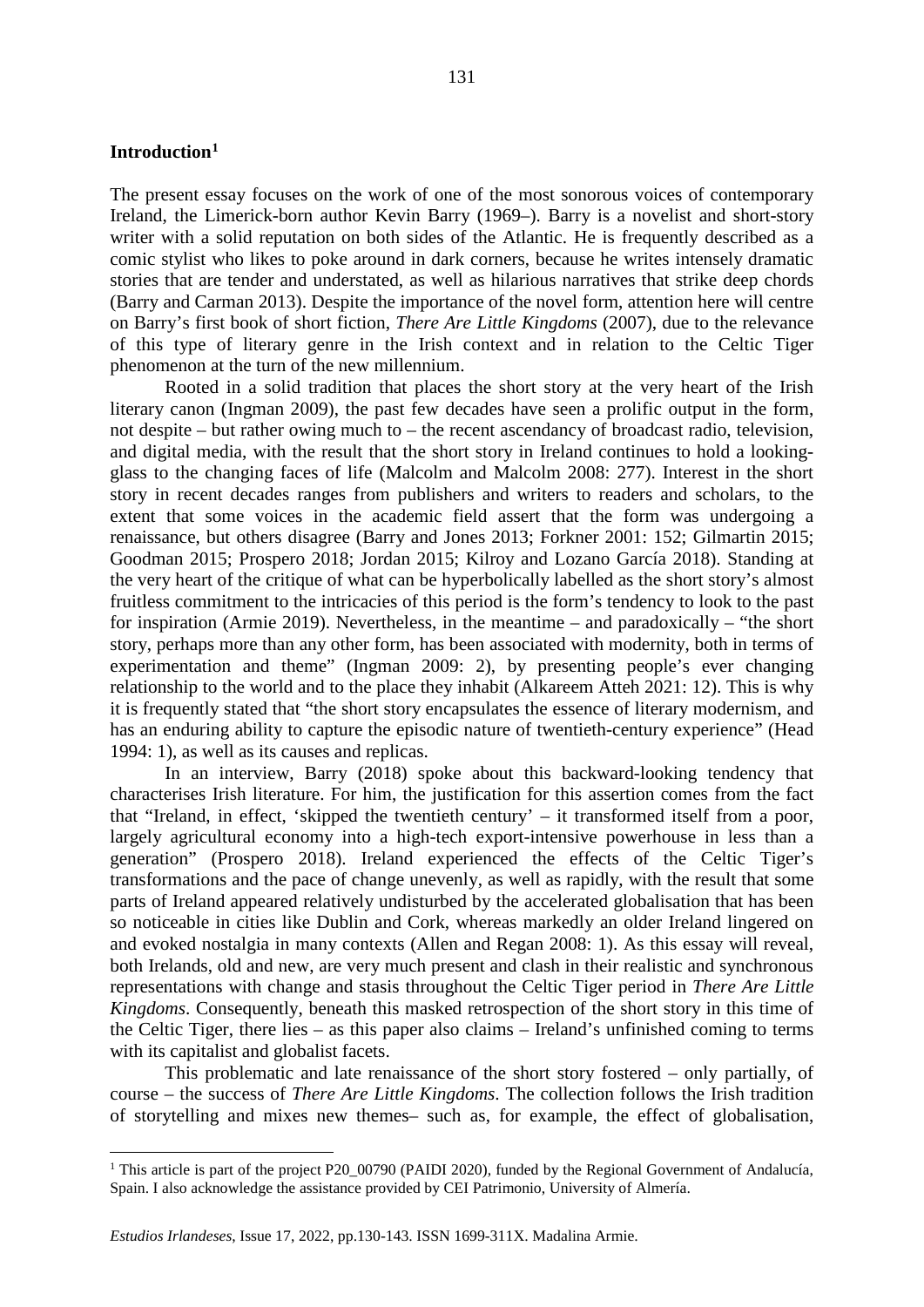destruction of the environment, or human loneliness in an aloof and frenzied world – with dark humour, historical references, realism and a touch of magic, to such an extent that "apart from an up-dating of language and behaviour, [the book] sits so squarely within the Irish short story tradition that it could have been written at any point during the past fifty years" (Ingman 2009: 260). Although the book contains thirteen pieces of short fiction, only the first eleven stories have been taken as the subject of analysis in the present research because they are set in Ireland. This essay, therefore, examines *There Are Little Kingdoms* (2007) through a lens informed by the state of the Republic and the situation of the Irish people during the period of the Celtic Tiger. Barry's works are set at random intervals throughout a context that stretches from the birth of the Celtic Tiger economic phenomenon, at the beginning of the 1990s, until 2007, when the first glimpses of the impending global recession could already be seen.

These short stories, as the following pages will show, are consistent in their depictions of a disheartening reality. Snapshots of the characters' realities reveal lives in small towns characterised by rank poverty, alcoholism, drug abuse and an acute sense of paralysis, as despite the changes taking place in this fictional world, transformations are often slow – when they occur at all. Due to space limitations, this analysis is obliged to leave many aspects of the individual stories unexplored, and the reasons for certain reactions of the protagonists are left uninterrogated. Nevertheless, this analysis aims to illustrate how Barry shines a spotlight on the existential unhappiness, frustration, violence, and misery of a handful of Irish people which are likely representative of the attitudes and situations of real Irish people. Characters struggle emotionally or physically with their lives, and profound feelings of displacement and dysfunctionality are seen in their broken and unhealthy relationships and actions.

My intention here, therefore, is to demonstrate how Kevin Barry's collection spoke as the voice of Ireland's conscience at this historic moment and how, through glimpses, he presents a tentative approach to the incompleteness of some of the country's transformations by depicting clashes between opposing forces and their impact on the lives of these Irish characters in metamorphosed and at times unreal scenarios. In this way, it will become clear that the contemporary short story was not swept away with the total enthusiasm of the Celtic Tiger period, as the form was often able to perceive the reality behind the smokescreen of economic buoyancy and national optimism.

In order to establish a connection between this literary creation and the cultural, economic social, religious and political facets of Ireland during this period of prosperity, the present analysis will follow the theories of Fintan O'Toole presented in *The Lie of the Land*(1997) and *Ship of Fools* (2010). In these works, O'Toole stresses the wise choices as well as the mistakes made by the Irish throughout the process of this new becoming or "reinvention" (Kirby et al. 2002). Furthermore, both books reinforce previously introduced ideas of unfinished development by reflecting on the blurred distinction between old and new and on how the "extreme economic globalisation, low personal and corporate taxes, 'business-friendly' government and light regulation" (O'Toole 2010: 12) – to mention but a few aspects – sank the Irish economy and its people into desperation and misery after little more than a decade of affluence. It will be seen how O'Toole's analysis of the country finds an uncanny parallel in these stories written by Barry.

In *There Are Little Kingdoms* (2007),"the characterization and tone of a contemporary update of Joyce's *Dubliners*, however scattered across the midwestern and western cities and towns and villages of a jittery, weary, and off-kilter Irish present" (Murphy 2012), not only mirrors in many senses coetaneous reality by offering snapshots of a poignant and contradictory portrait of Celtic Tiger Ireland, but also anticipates, as will be demonstrated later, events and "themes that take five years or more to make their appearance in other genres" (Ingman 2009: 226). *There Are Little Kingdoms* hints at the economic recession that would affect the Republic from 2008 onwards, and this perceptiveness transforms the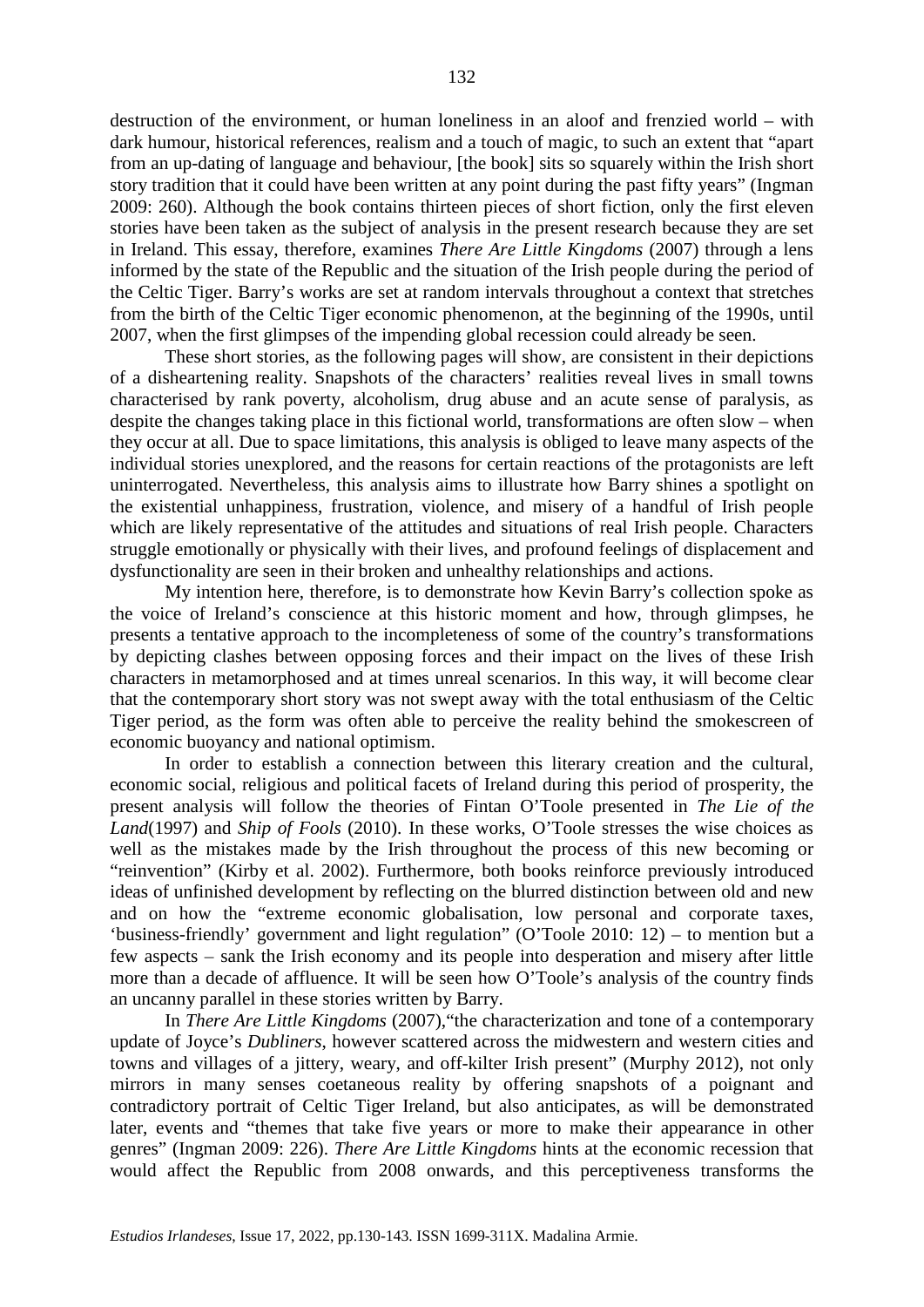collection into a harbinger of change and chaos, in a context where "[t]he rise and the fall of the Celtic Tiger was indeed a kind of moral tale, but the lesson was not that free-market globalisation is a panacea for the world's ills. It is, on the contrary, that politics, society, morality and collective institutions matter" (O'Toole 2010: 12).

#### **The Celtic Tiger Boom and Bust**

At the beginning of what can be considered a new era initiated at the turn of the twenty-first century, some of the old pillars of de Valera's Romantic Ireland were tottering, while others had already collapsed. Although not corresponding with the real representation of Ireland, homogenising perspectives and stiff definitions of Irishness of these former discourses – strongly characterised by, and related in previous decades with, Catholicism, nationalism and an attachment and celebration of the land, conservatism and a preference for frugality – requested now different readings of history. There was a need to reinvent Ireland (Kirby et al. 2002) by delimiting myth and reality, dismantling preconceptions, and creating new integrationist discourses in harmony with present realities. Already articulated in the 1970s, these palpable reconfigurations were accelerated and cemented, little by little, with the Celtic Tiger. The phenomenon, which evidenced an incipient phase at the beginning of the 1990s, triggered other concerns, forms, ideas, and perceptions, transforming the Republic beyond recognition.

The mid-1990s, then, marked the beginning of a new period for Ireland, one of rapid economic growth that was known as the "Celtic Tiger", "the Boom", or "Ireland's Economic Miracle". In the words of Denis O'Hearn, "Ireland became a tiger economy on 31 August 1994" (1998: 1), and on the same day the promise of peace was materialising in Northern Ireland with the Irish Republican Army (IRA) cease-fire. It was at this time that the Republic of Ireland became the envy of the world and even "some Americans with a serious prospect of power began to dream of being more like Ireland. Not as in wearing Aran sweaters, drinking pints of Guinness and waxing lyrical in a charming brogue, but in real, serious economic terms" (O'Toole 2010: 11).

Economic performance altered definitions and behaviours, and changed the fabric of this country due to the vertiginous speed of the process of an arguably American form of capitalism that triggered associated phenomena often reduced or understood simplistically as "Americanisation".<sup>[2](#page-3-0)</sup> The Celtic Tiger and globalisation brought to the forefront social issues with continuous referendums that culminated in the legalisation of contraception, divorce, same-sex marriage, and abortion at the turn of the twenty-first century. Affected visibly by all these changes, the Irish family unit, apart from the traditional nuclear family, started to resemble those of other Western societies by becoming smaller, single-parent, childless, and formed by homosexual, unmarried or separated partners. Moreover, the incipient wave of secularisation of Irish society and the Catholic Church's loss of power reflected the Irish people's attempts to leave behind the conservative and repressive dimensions of their faith. The expanded freedom could be perceived in the relaxation and increasing openness of discourses around what until then were taboo issues, such as abuse, violence, homosexuality, sex and the body.

<span id="page-3-0"></span> $\frac{1}{2}$ <sup>2</sup>As a matter of fact, this process of the Americanisation of Irishness – as well as the reverse – are not new phenomena. For O'Toole (1990), "America and Ireland represent not opposites, not a dialogue of modernity and tradition, but a continual intertwining […]. When we deal with this relationship, we are dealing not with something final and closed, but with something obsessive, repetitive, continually unfinished, all the time renewing itself in old ways" (197). Although presented from a different prism and referring to a different historical moment other than the Celtic Tiger, *The Americanisation of Ireland Migration and Settlement, 1841– 1925* (Fitzpatrick 2019), for example, explores how the return of emigrants from America to Ireland often affected, moulded and Americanised post-Famine Irish society.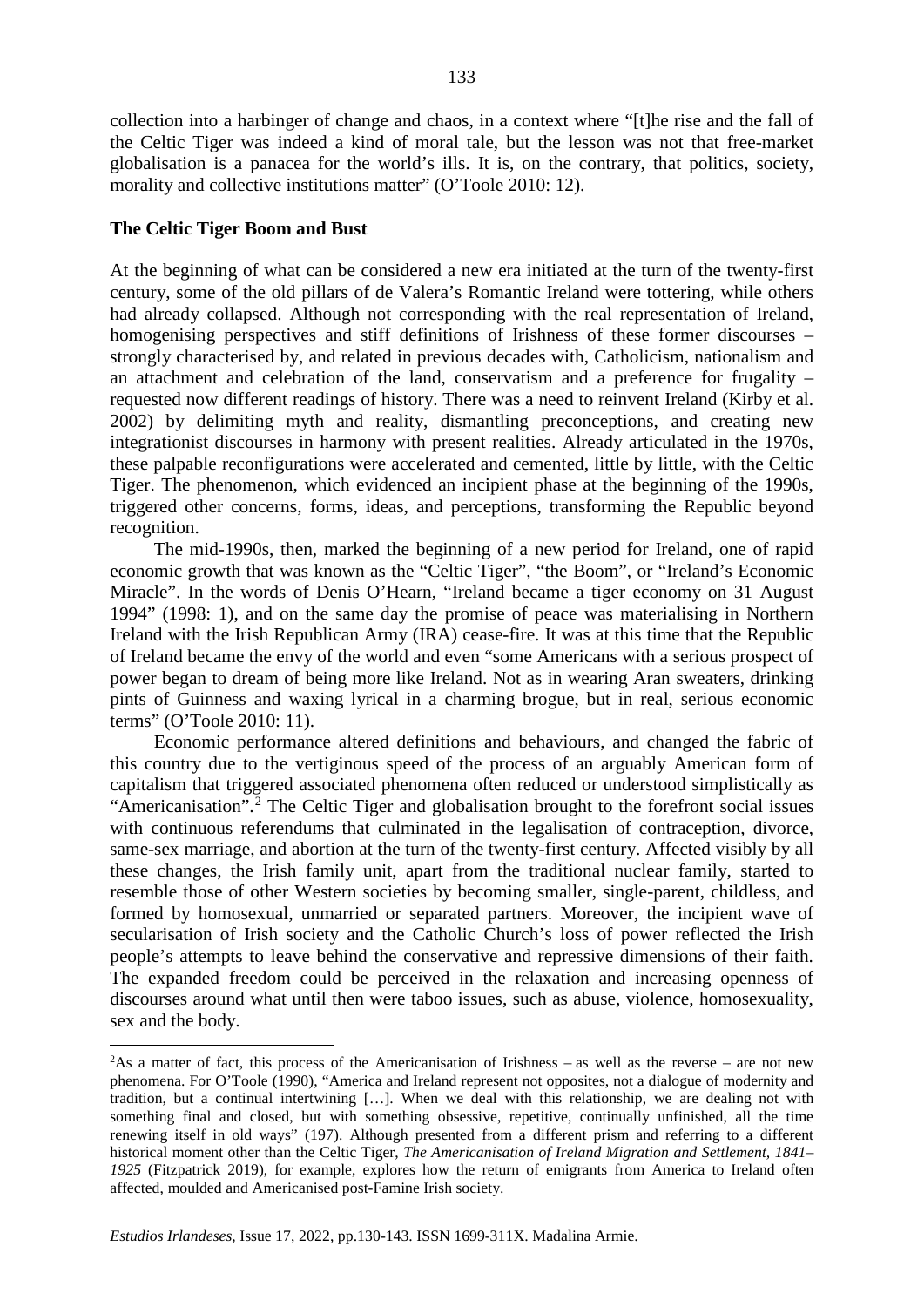At the turn of the twenty-first century, while contemporary Irish culture was still learning how to define itself as it struggled against both the repressive weight of history and the alienation of modernity (Kearney as quoted in Ní Éigeartaigh 2009: 15), the booming economic climate made Irish people forget, for a time, Ireland's past "besmirched with treacheries and suppressions" (Barry 2007: 22). Many warned about the fragility of the pillars of this new world. The easy access to credit, the growth of a property bubble, tax exemptions or low tariffs for foreign investors, inflation, mad consumerism, excessive government spending and corruption precipitated a dramatic end to the era of economic ferment. This paper considers the year 2007 to be an inflection point when a line was drawn between Celtic Tiger and Post-Celtic Tiger Ireland. At this time, it was obvious that the national miracle had become a nightmare overnight, and Ireland witnessed "the death of the tiger" (Coen and Maguire 2012). In September 2008, the Fianna Fáil–Green Party ruling coalition spoke openly about Ireland's imminent economic deterioration. Sales and property values collapsed, and the banks floundered in chaos due to frenetic lending and the resulting surfeit of bad debt.

For many, throughout the boom and, bust it was "not just money that has been lost; it is a sense of what, for better or worse, it meant to be 'us'" (O'Toole 2010: 3-4). Although *There Are Little Kingdoms* was published shortly before the chaos triggered by the recession, the many different versions of Ireland offered in these short stories are infused with a feeling of imminent disaster

#### **Glimpses of Celtic Tiger Ireland**

*There Are Little Kingdoms* is a collection deeply concerned with Irish language, lifestyle, culture, and its citizens. The author himself described the development of this volume of short stories as a slow and laborious process that "had been slowly oozing from my fetid little brain onto the computer screen for the best part of seven years" (Barry and Chiew 2007), a fact that leads Barry to conclude that "art is a hideously painful business" (Barry and Chiew 2007), and that short story writing is "a very strange and mysterious art […] the more practised you become in writing short stories – the closer you get to your work – the more mysterious it becomes. Short stories are very weird that way" (Barry and Lee 2013). The complexity of this type of literature is observable in the fabric of *There Are Little Kingdoms*. The book has received favourable responses from critics, who catalogue it as "a brilliant collection of short pieces which showcases both the fine poetry of Barry's language and the deep-seated humanity of his comic ramblings" ("Congrats to Kevin Barry!" 2013). *There Are Little Kingdoms* is a vibrant amalgam of original and intelligent fiction, where despite a sense of gloom and darkness, Barry is still able to find goodness in all possible places and to keep readers laughing, because in their deepest sense, these literary pieces are comedies.

The collection is formed by thirteen stories written in a style defined by Barry as "probably 'realistic', whatever that means" (Barry and Chiew 2007). However, the disordered economic, social, political and cultural environment in which the work was written clearly pushed the author to deal with the materiality surrounding him using experimental techniques such as cinematographic methods or narrative modes charged with intertextuality, abstraction or magic realism to create surreal and dystopian scenarios. Here the author meticulously follows the tradition of storytelling and nurtures this literary creation in the troubled atmosphere of his mother country, Ireland. This is how Barry is able to focus on the lyrical impulse in this work, moving smoothly between pathos and humour, at times "going out toward the very edge of believability" and at others, presenting plots that resemble reality and "drama buried just underneath the surface of everyday speech. And it's in what's not being said, *that's* (The author's emphasis) where you'll find the story" (Barry and Steffens 2021). Here the influence of Barry's hometown, Limerick, is acutely felt: the city is transformed in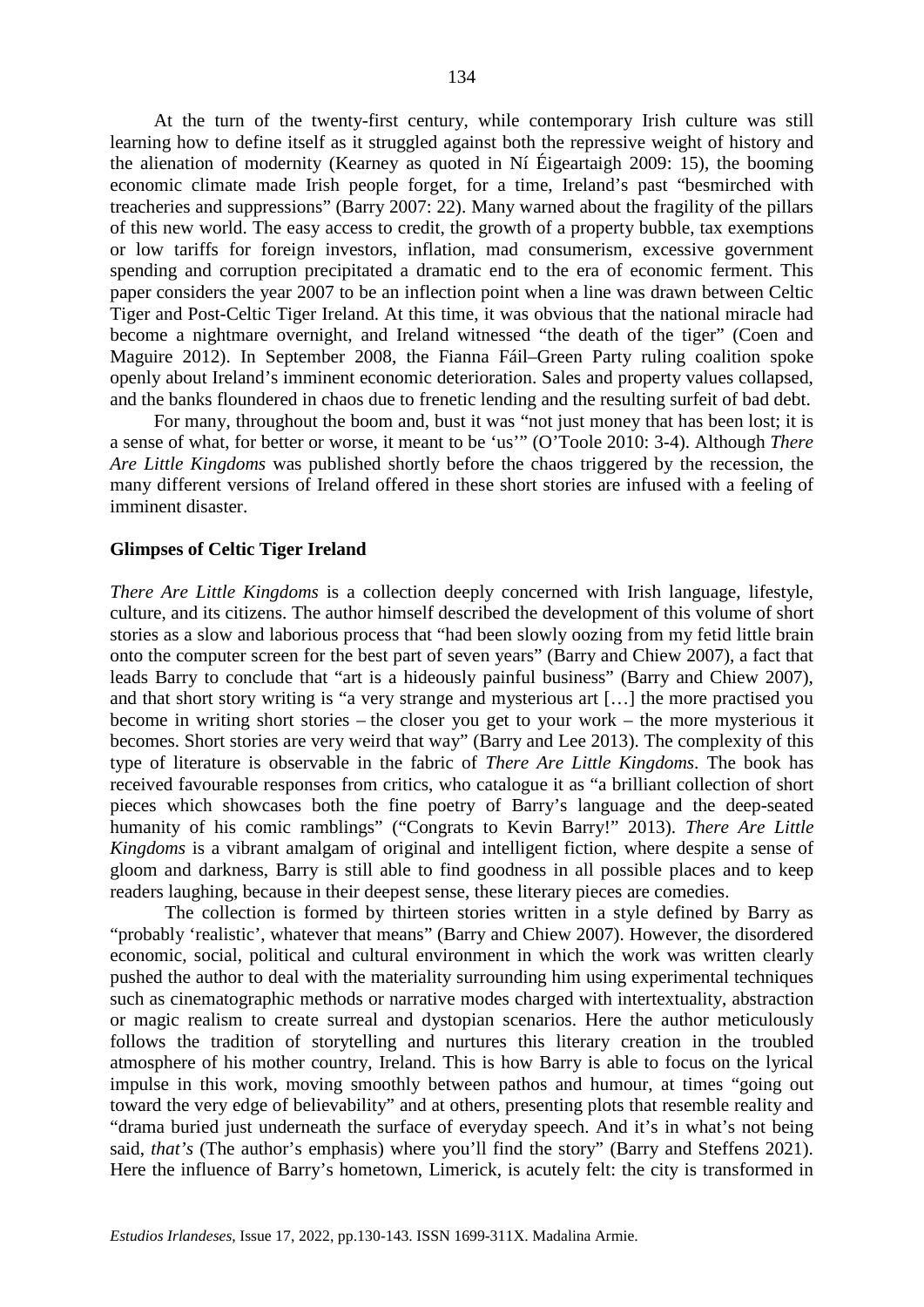the scenario for several plots, and it also surfaces through the use of its regional vernacular register. The language of this prose, then, is suffused with localisms, strongly rooted in this part of Ireland, scattered with descriptive and distant observations of the courts, city, council meetings and journeys by bus and train, thanks to Barry's experience as a local journalist in his twenties. Dialogues, are thus transformed into an entertaining and lively art where each character speaks according to their condition, and the fragments seem to be taken from real life. This evidences the author's familiarity with the vernacular and how this oral tradition translates into the literary form. Nonetheless, this short fiction is also lyrical and sentimental, using poetic language to strike a contrast with the dark lives of the stories' working-class inhabitants and the harshness of their Irish slang (McKnight 2010). Consequently, "[the] limitless possibilities of language as a visual medium has both seduced and shaped him, [as it] frees [Barry] from feeling any debt to the actual, and that's a good thing". Plots, therefore, are born in "a wonderful blend of past, present and imagined future" (Thomas 2011), scattered with hilarious observations about some of the vicissitudes of common, ordinary lives. Despite the darkly humorous tone of the collection, the Ireland depicted here is a country at the end of the millennium, confronting a new period of change. This is a country that is learning how to live at the beginning of the twenty-first century in the booming economic climate, while it witnesses the arrival of thousands of immigrants to Ireland.

The collection presents a land that, at first glance, appears to be either pre- or post-Celtic Tiger. In fact, however, it is concurrent with that economic phenomenon; the contemporary Republic of these stories is a curiously ragged place. In this fictional world, days in unnamed Irish towns are trivialised, the absurdity of the human condition is laid bare, and loud truths hidden behind smokescreens of optimism and empty discourses of advancement are disclosed to highlight the incompleteness of Ireland's metamorphosis and a disheartening reality. Evoking O'Toole's (2010) connections established between change, coherence, time and space (180), the world inhabited by the protagonists at times advances in slow motion, and at times the depicted sceneries seem suspended in time, untouched by changes; this is viscerally reflected in the white, black and grey tones and symbolism used to create the frameworks of the plots.

Although it is generally thought that a short story should be readable in a single sitting, these pieces of short fiction demand a slow reading (Barry and Chiew 2007) – or several – because here, mere glances offer the key to understanding the rationale behind the actions of psychologically damaged and simultaneously familiar characters who inhabit these stories: drinkers, lovers, drug dealers, adolescents, singers, gamblers, talkers, dreamers, parents, problematic sons and daughters, and others. Although dark humour is certainly present, and these characters' peculiarities can be amusing, their realities are quite moving. These personas are wrapped in a sense of pessimism, gloom, regret, impossibility, and hopelessness. Poignant pieces of reality assume prominence through vivid snapshots, while action is side-lined, relegated to the background, braked by, and subjected to the sordid impassivity of their protagonists. Almost all of the compelling characters, each of them fleshed out by Barry's pungent powers of description (Barry and Chiew 2007), are common Irish people who feel frustrated with their lives but do not try to fight back or rebel against destiny; rather, they seem to abandon themselves to circumstances and fatalism, attending with resignation to their harsh realities and misery. Characters' aimless journeys with unclear destinations may invite readers to draw a comparison with the aimlessness felt by many sectors of the Irish population during the Celtic Tiger period due to the displacement and aloofness produced by the rapid changes and social and economic inequality.

Loneliness surfaces often in fleeting glimpses, compelling characters to seek refuge in unexpected places and unexpected ways to smother this feeling. Some of the protagonists attempt to combat loneliness by finding support in others, as in "The Wintersongs", where a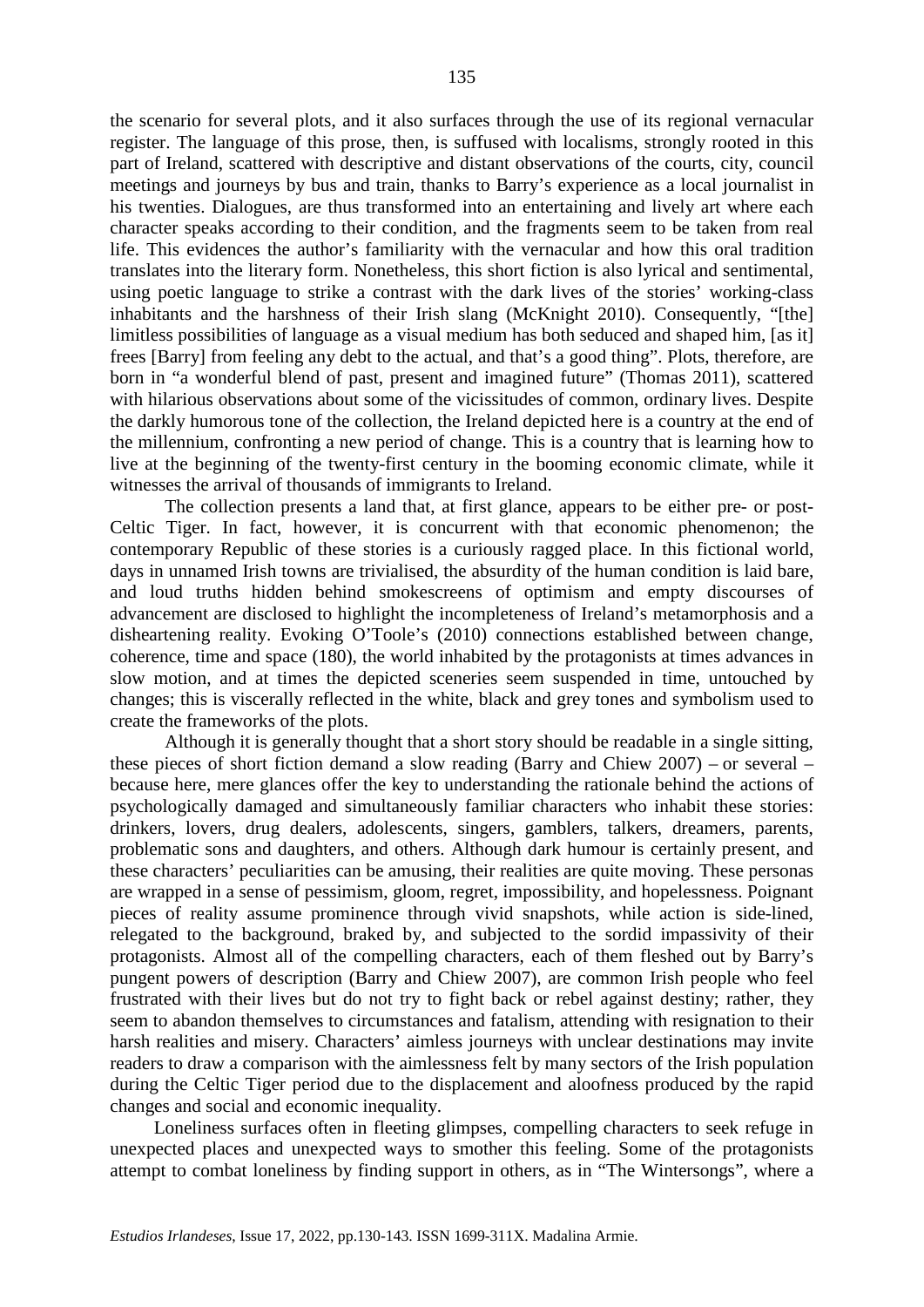mad old woman, "skinny, tall, sharp, angled and grey-skinned, with ash-coloured eyes and green-mottled hands"(Barry 2007: 77), feels the need to narrate certain life events to an uninterested girl who sits next to her in a train. Nonetheless, the effectiveness of these attempts to find affection and understanding are demystified, as characters end up declaring loneliness as being preferable to bad company, not only in "To the Hills" (ibid 13), but also in the story "Animal Needs"(ibid 34). In the latter, an emotionally distant farmer and his wife seek refuge from their marital problems by switching partners with a neighbouring family and end up worsening their relationship.

Not only solitude, but also fear of change and insecurity – curiously, associated here with prosperity – are kept at bay through adherence to senseless routines and obsessive or destructive behaviours, even if, contradictorily, all these people long for novelty. These protagonists are presented as suffering from a serious lack of values, which afflicts older and younger generations alike. Nevertheless, Barry can excuse his personas through doting stories with touching details that elicit feelings of leniency in the reader.

Snapshots attempt to approach reality by depicting how juvenile delinquency – although unequally distributed among the population – was soaring in some parts of Ireland (Fitzgerald 2008) despite the freedom and wellbeing generated by Celtic Tiger prosperity. This aspect can be observed in "Ideal Homes" (ibid 62), for instance, where two sixteen-year-old twin girls living in a remote village surrounded by "forlorn hills and inhabited by forlorn people" (ibid 62) find an occupation in wanderings and mischief in the absence of their parents. Similarly, the story of idle James and his gang of rural youngsters who destroy car windscreens in the suburbs just for fun, out of boredom, or for lack of better prospects as in "Atlantic City" (ibid1), or the involvement in the dark business of trafficking drugs and medications to teenagers as in the case for Ollie in "Party at Helen's" (ibid 82), are also relevant examples for the ongoing discussion on juvenile delinquency.

Although in the national conception, the Celtic Tiger was supposedly a breath of fresh air that banished "depression and inferiority" (O'Toole 2010:21), almost every single story in the collection depicts characters who are too damaged, too lonely, or too wasted to function without medication, alcohol or drugs – unifying elements of the collection. Even if all of these substances help the characters evade or cope with reality, they also further desensitise and alienate protagonists while fuelling poor decisions. These elements are everywhere in the work, even in the most bizarre situations. Driven by envy, Marie in "To the Hills" (Barry 2007: 13), decides to dull the pain of her loneliness in wine and "fast vodka" (ibid19), and ultimately destroys her friendship with Teresa for a man she is not even interested in. In "See the Tree, How Big it's Grown" (ibid 21), R.K. Tobin, an amnesic protagonist, runs a small fast-food business, which he needs to keep functioning as a form of therapy to combat his predilection for drinking, the painful memories of a tumultuous and traumatic childhood, and his guilt at having committed rape; all of these burdens return and encroach upon his mind, gradually and in sudden flashes, as the story unfolds. In "Breakfast Wine" (ibid 95), the reader is introduced to Thomas, Brendan, and Mr Kelliher, who spend their hopeless lives in a typical local pub. Here, they are joined by a mysterious woman who decides to drink to forget her abusive and jealous husband. Pubs, consequently, appear in these stories as often as the hills do; sometimes they are the sole setting, as in "Breakfast Wine" (ibid 95). This is not a coincidence, considering the fact that public houses are places of everyday community life; they are symbols of continuity and regularity, for the Irish people they represent sense, time and security (Tovey and Share 2003: 373) at a moment of profound metamorphoses and uncertainty brought on by the Celtic Tiger.

To continue offering cases in point in the same direction, the inexplicable behaviour and visions of the major character of "There Are Little Kingdoms" (Barry 2007: 119) indicate a clear alcohol and drug dependency, and Ralph, a disillusioned middle-aged man with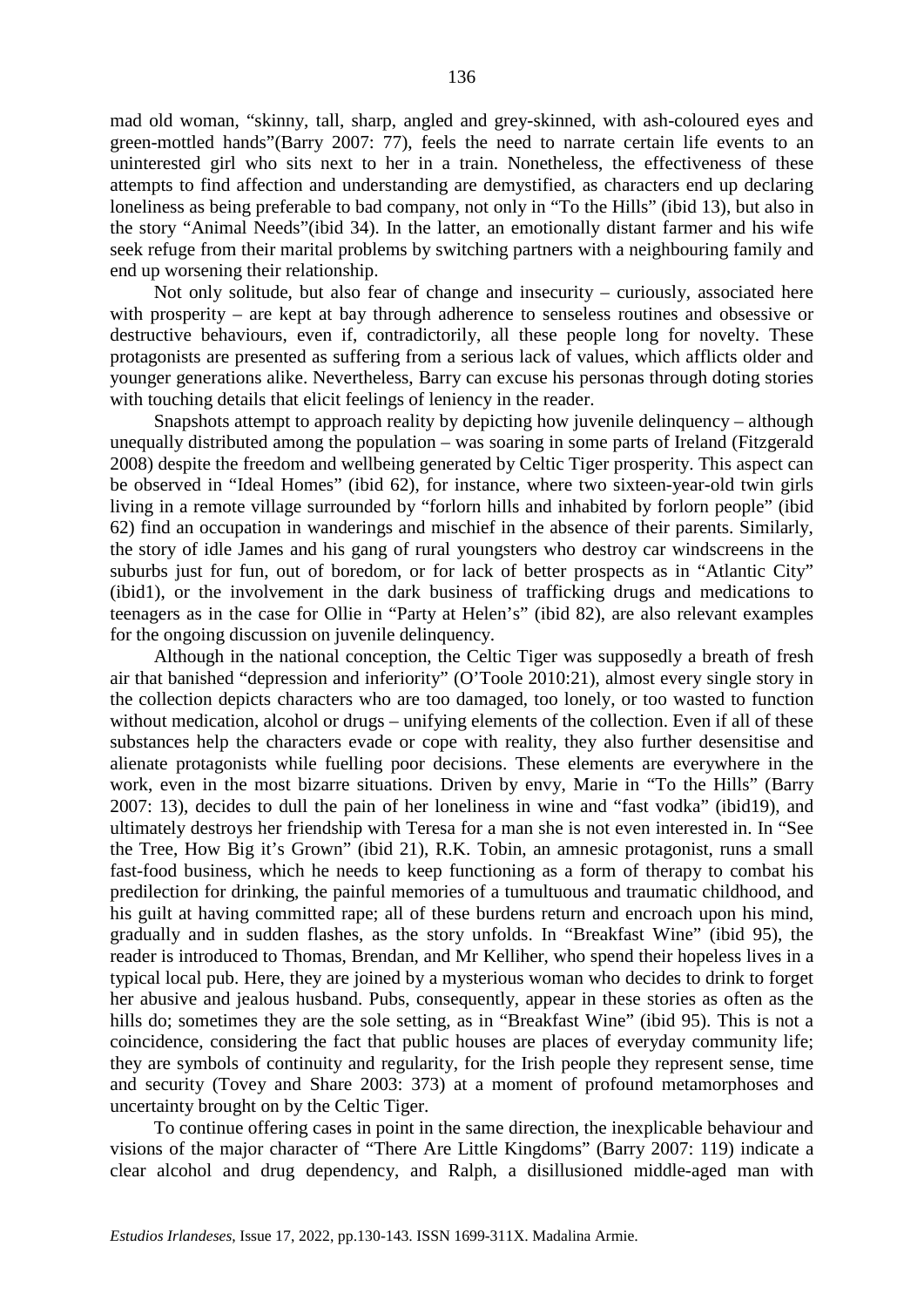psychological problems – and the interlocutor of the modern genie in "Burn the Bad Lamp" (ibid 107) – acknowledges: "I can't be dealing with this kind of messin'. I'm on tablets" (ibid 110). In "Ideal Homes" (ibid 62), Donna and Dee drink, steal and commit crimes. The omniscient narrator informs the reader about their mother's habit of spending her afternoons with "Valium and vodka, curtains drawn" (ibid 64), thus giving free rein to the twins' mischief. Non-absent parents cannot be considered either good role models, as in "Animal Needs" (ibid 34) for example, John and Mary are capable of drugging their child and dog just to have a free night for their toxic and all-consuming affairs.

Escapism in alcohol, drugs, and medicine consumption has a second dimension in these works, blurring the lines between reality and imagination, and between the material nature and tangibility of the settings of the short stories. Locations vary as the stories shift gradually from Western towns and villages to Midwestern ones, eventually trespassing the country's borders. Despite the fact that in many of these stories, the reader can catch sight of the Celtic Tiger, a typical Irish magic realism permeates in "The Last Days of the Buffalo" (ibid 52), "Burn the Bad Lamp" (ibid 107) and "There Are Little Kingdoms" (ibid 119). Nonetheless, this is not the Celtic magic world of leprechauns and fairies, but a darker and more disturbing one. In "The Last Days of the Buffalo" (ibid 52), for example, on the morning of his fourteenth birthday, Foley, a six-foot-five teenager with massive hands (ibid 52-54), can foretell the death of those who shake hands with him. "Burn the Bad Lamp" (ibid 107) presents a peculiar, eccentric, Nike-wearing genie (ibid 110), who is the product of the deranged mind of the story's other protagonist. "There Are Little Kingdoms" (ibid 119) recounts sombre events that point to a metaphysical, alternative sphere of reality. Here, characters are dead people who terrorise Fitz, a mentally unstable adult who witnesses surreal events, receives calls from nowhere and has spine-chilling visions of walking dead people. In the middle of endless and indecipherable diatribes, the narrator does not even bother to offer a logical explanation that may explain the mystery, although as the plot unfolds his proclivity for heavy drinking and medication becomes increasingly clear.

Barry's experimentation with magic in these three short stories is a breath of fresh air to the other, realist kingdoms explored in the rest of the collection. This may also clarify the title of the collection, as a clear parallelism is established between, on the one hand, the Celtic Tiger prosperity with these feelings of drunkenness or numbness induced by alcohol, drugs and medications – and on the other, that of the allegorical hangover provoked by the real economic bust of Ireland (O'Toole 2010: 10). Much in line with these ideas are Alkareem Atteh's (2021) observations on the idea of place and country, which seem to fit well with Barry's decision to create different types of *little kingdoms* among the pages of this collection.

Writers have to have two countries [...][The] first is the country to which one belongs by citizenship or dwelling, while the latter is the one that the writers make through their imagination; it is "romantic … it is not real but is really there". This second place of imagination, the one [he] prefers, is where the writers "live really". It is of one's own choice and even creation. If writers are made by the first country, then they can make another. This belief in the possibility of place being created and made (that is, in the fluidity of place) [...]. (Alkareem Atteh 2021: 1)

Following these allusions, the image of Celtic Tiger Ireland provided by Barry is constructed as a mirage, a fluid nowhere where changes are occurring – but where paradoxically and at the same time, stasis permeates. This false image of modernity, as the following pages will show, is a fundamental theme in this collection, where misery, loneliness, dissatisfaction, paralysis and desolation characterise the plots' realities.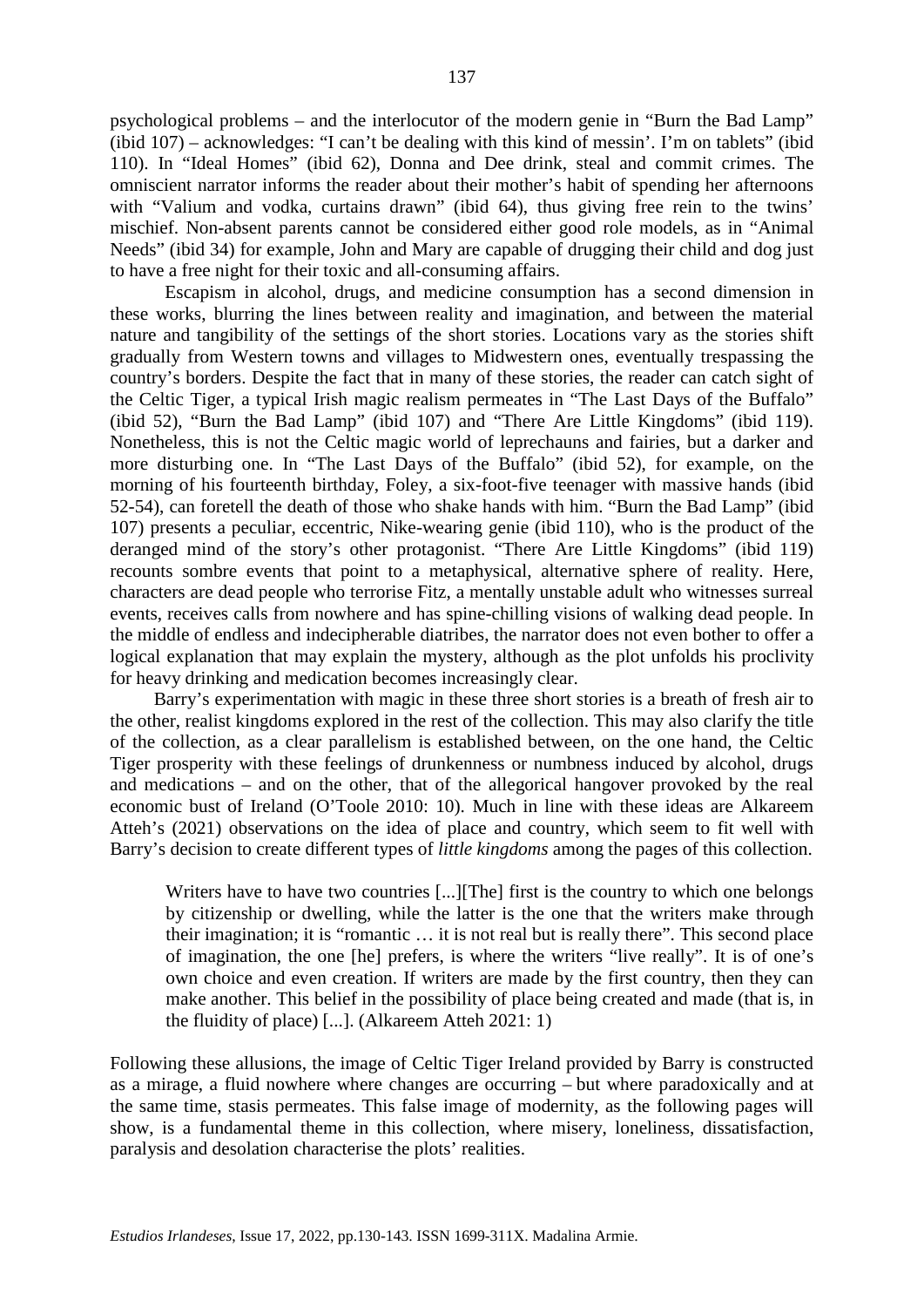Another experimental technique used to explore the extent of Celtic Tiger Ireland's uneven transformations appears in "Party at Helen's" (Barry 2007: 82) which, in both style and thematics, recalls James Joyce's "The Dead" (2006: 135). The tapestry of themes in "The Dead" is a rich one, interlacing emotions, love, loss and strong insights into Irish identity, experienced and professed by characters who confront retrospection and sudden revelations during their gathering in a house for a party. The parallelisms between the two works go deeper still; the Joycean "Party at Helen's" (Barry 2007:82) is characterised by a cinematic approach wherein the plot acts as a hidden camera that grants the reader a view of all the guests gathered for a party on a Saturday night in Galway. In Barry's story, the focus shifts from one character to another, providing profound sketches of randomly selected characters, although the action is very limited.

"Party at Helen's" (ibid 82), as a matter of fact, is an important and transitional gate to some years before the advent of the Celtic Tiger. The ensuing Americanisation, globalisation or *contamination* of traditionalist Ireland with new ideas that would replace some old ones, as well as the desire of "the Irish [who] had dreamed of being like Americans – an ambition that millions of them fulfilled in the flesh" (O'Toole 2010: 11), are already very marked in this short story. "Party at Helen's" (Barry 2007: 82) contains recurrent references to big brand names that also appear in other short stories such as "See the Tree, How Big it's Grown" (ibid 21), where the amnesic man owns a "Reebok holdall" (ibid 23); or in "Burn the Bad Lamp" (ibid 107), where even the traditional genie now sports a trendy new image thanks to his "pair of scuffed Nikes" (ibid 110). In "Party at Helen's" (ibid 82), Irish youngsters seek to imitate American actresses like Jane Fonda, wearing glamorous silver dresses and international brands. Judging by the description of their glamorous attire, the reader may imagine that the characters, "a couple of dozen people – you'd say children if you could see them now" (ibid 82) are partying in a luxurious venue. However, Barry shatters this illusion by describing the real site, a ruined rented house (ibid 82). In spite of the fact that in certain respects, stasis seems to permeate the discourse of Celtic Tiger Ireland, this short story introduces the theme of profound societal and cultural transformations triggered by that phenomenon. Its teenaged characters are all dependent on cheap drugs, they consume copious amounts of alcohol, and they do not feel shy in expressing themselves, nor in maintaining an open or homosexual relationship. This is the case of Mary Pearson, depicted by Barry as a rich and rebellious girl who "had deep sexual talent and was becoming even more comfortable in its realm […] She'd slept already with three of the boys and two of the girls of the party" (ibid 86). The *cosmopolitanism* of these sons and daughters contrasts starkly with the conservatism of their parents, former generations forged in the austerity of Éamon de Valera's government and the prudery infused by an upbringing and adulthood marked by Catholic sentiment – entire generations recalling tradition, remembrance, and an ordered, secure past (O'Toole 1997: XI).

Nonetheless – and despite pretensions – sons, daughters, and their parents are very much alike in so many aspects. This critique is voiced by Coll, a young man who aims to "educate the west of Ireland to the pleasures of old-skool Detroit techno" (Barry 2007: 90), but who feels frustrated when he realises that his efforts are in vain and that people who consider themselves to be modern "wanted to listen to the same old same old, week in week out" (ibid 91). These brushstrokes provided by "Party at Helen's" (ibid 82) contain sufficient information to elicit some relevant conclusions: the first alludes to the strength of Irish culture: its "capacity for doublethink" (O'Toole 2007: 180), which is mirrored in Barry's characters' tendency to embrace both change and the past; another has to do with the failed attempts to secure wealth and glamour in a world where misery, ugliness and dirtiness prevail, and where potential improvement seems superficial and unfinished due to social and economic inequalities that represented the Celtic Tiger phenomenon.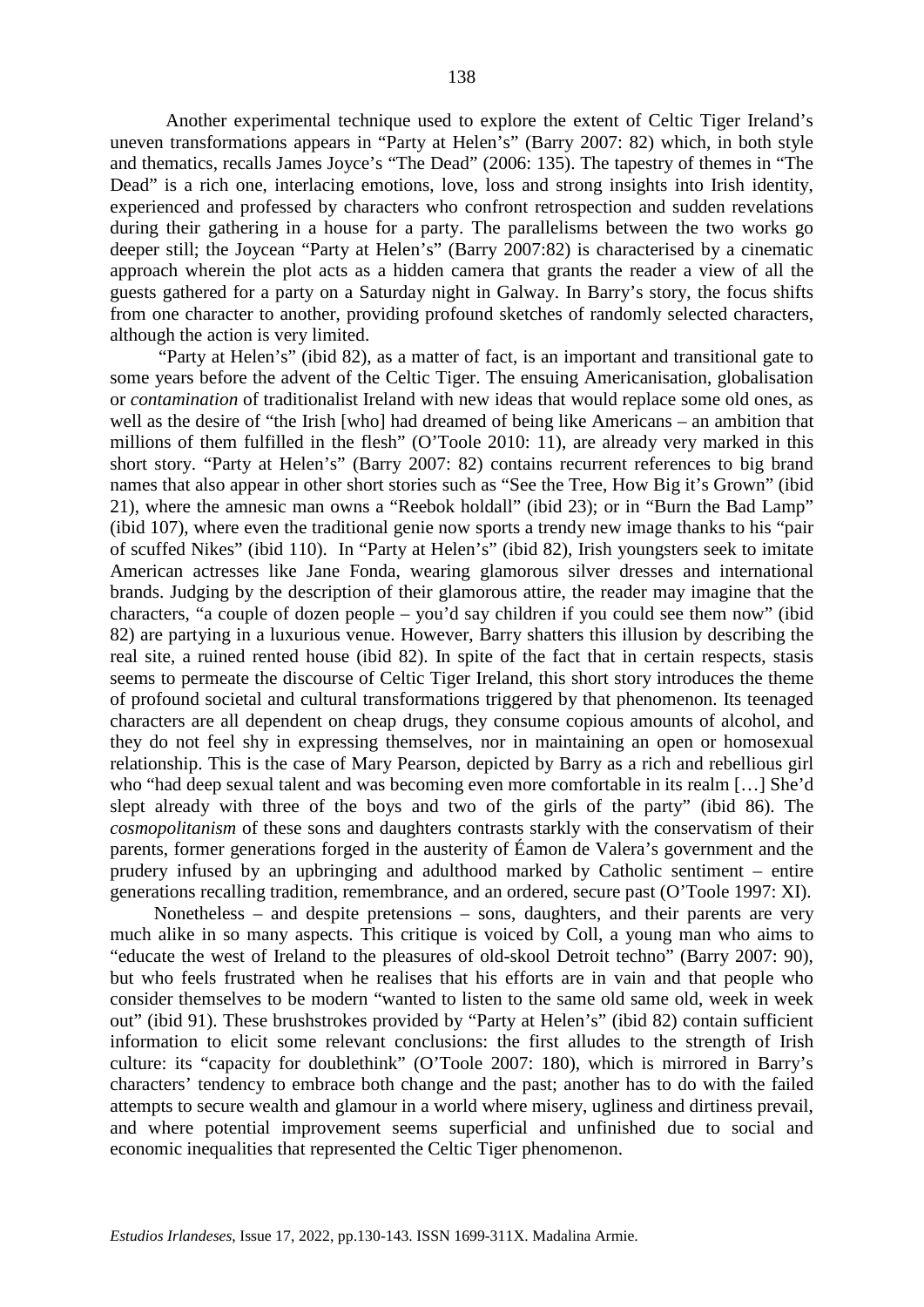*There Are Little Kingdoms* frequently insists on representing the imperfectness, unevenness, and incompleteness of the phenomenon (Armie 2019). The Celtic Tiger era, was a time of changes, as signalled in the blurb of O'Toole's book *Ship of Fools*: "Intel, Dell and Apple built factories, in small towns. Churches were turned into swanky hotels. Croissants came to every rural village. Dublin's property prices soared above London's". These references can be observed in some of the short stories. The gradual loss of power of the Church, for instance, arrives at its critical point in "Party at Helen's" (Barry 2007: 82), where the reader learns that at the party, "the table had flyers for pizza, taxis and Jesus" (ibid 87). The idea of such an extremely thin layer separating the sacred and the profane is also reinforced in other stories such as "To the Hills" (ibid 13), in which the three protagonists spend the night at the St Ignatius of Loyola B&B.

"Last Days of the Buffalo" (ibid 52) presents the evolution of the Irish economy that "defied geography by inserting the American way of doing business into Europe" (O'Toole 2010: 12) by depicting the radical transformation of a local business. Foley's workplace, for example, suffers gradual changes experienced by the over sensitive major character with serious discomfort.

At the start, it was just two pumps beside a dirty little kiosk for the till. Midwestern rain hammered down on the plastic roof. Electric fire, a kettle, a crossword and Foley might have been in the womb he was so cosy. […] He near filled the kiosk. Foley found himself with colleagues. But word came through and there was quickly great change. Statoil bought out Texaco and the kiosk was bulldozed. An air-conditioned, glass-fronted store went up, with automatic doors and cooler units. Foley found himself with colleagues. The next thing they were squeezing him into a uniform and sticking a bright red had up top. Then they started fucking about with croissants. (Barry 2007: 53)

This place is only one of the thousands of small businesses and industries that, during the period of aggressive prosperity, saw themselves engulfed by the foreign multinationals, idea also remarked by Mr Kelliher, one of the characters of the story "Breakfast Wine" (ibid 85).

Barry, then, is careful to present this economic advancement as a two-sided coin, as something that brought about other harsh consequences, among them contamination and the destruction of the natural environment that might go unnoticed, but which exist. Recalling O'Toole's criticism, according to which "[i]n other countries, global warming is a threat. In Ireland it is a fantasy" (O'Toole 2010: 169), frequently, short stories denounce pollution that originates in the new factories, and which provokes the death of the river in "Animal Needs" (Barry 2007: 34). Furthermore, in "Last Days of the Buffalo"(ibid 53), the grass and reeds are dusted grey with the factory's discharge, and in "Burn the Bad Lamp" so are the fauna, as "the seabirds jacked up on weird emissions from the chemical plants downriver stand with deranged eyes on the quayside walls"(ibid 113).

The parallels between Ireland and America are further explored in "Atlantic City" (ibid 1), as the author mocks the former's pretensions to progress by establishing a comparison between the aforementioned American city and Moloney's Garage, "an old shed that he'd used for a storeroom, it was maybe forty foot long and half as wide, and he'd installed there a pool table, three video games, a wall-mounted jukebox and a pinball machine" (ibid 2). Painted in an Irish tricolour motif, Moloney's Garage is the gathering place for local problematic adolescents, whose lives in a small countryside village appear untouched by change and prosperity, but for these allusions to America with invocations of the "Atlantic City game" or the American musician Stevie Wonder.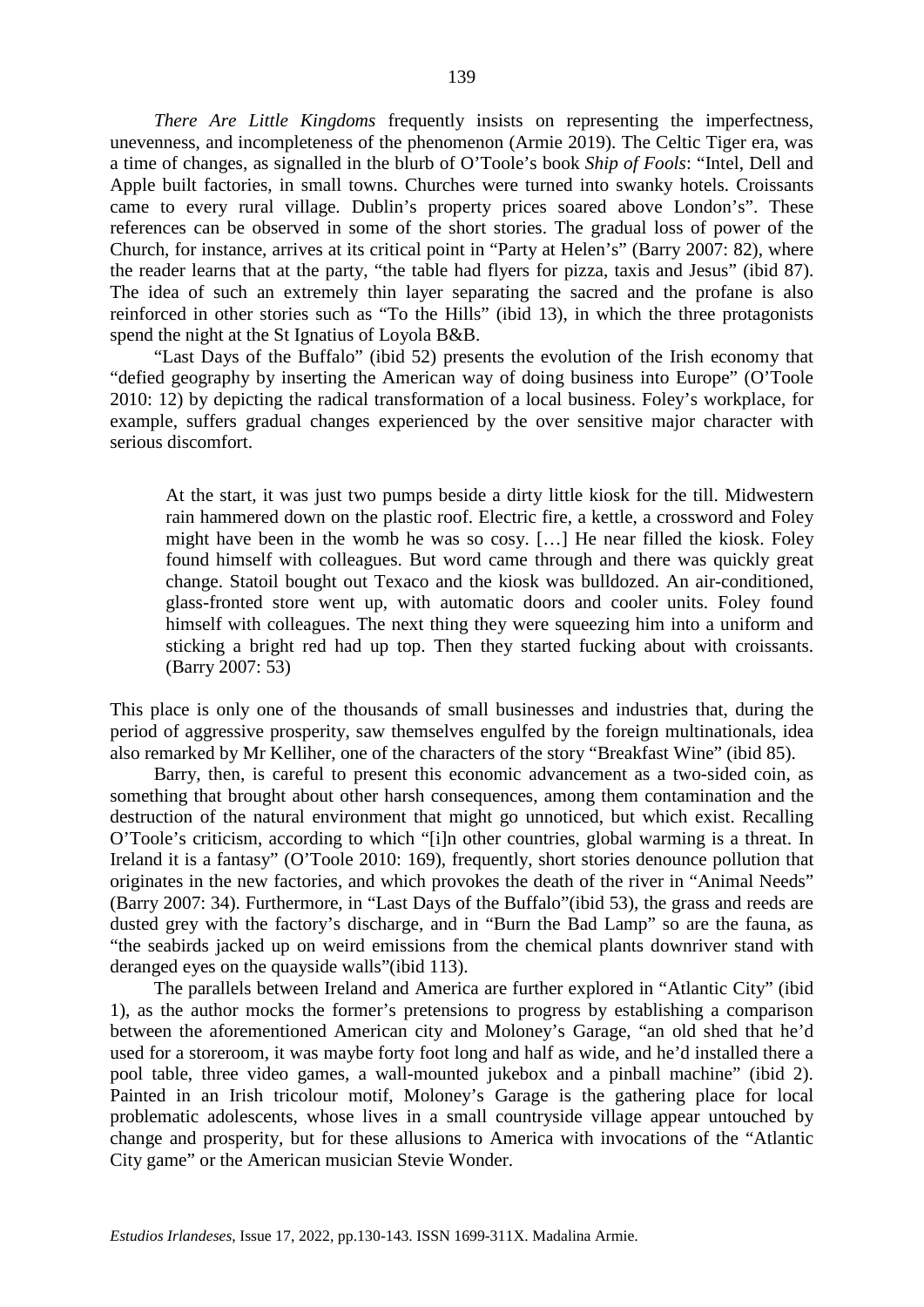If "Atlantic City" (ibid 1) offers some views on false prosperity, in "Animal Needs" (ibid 34), the theme of non-development is indisputably present beneath the efforts for transformation in the crushing description of Meadowsweet Farm – nothing but a pet project or vote-catching exercise, where money was invested without any attempt to analyse the costs and benefits (O'Toole 2010: 22). Meadowsweet Farm is

not the place you have prepared for. There is no waft of harvest to perfume the air. There is no contented lowing from the fields. These are not happy acres. Meadowsweet Farm is put together out of breeze blocks, barbed wire and galvanised tin. The land is flat and featureless. There are sawn-off barrels filled with rancid rainwater. A snapped cable cracks like a whip and lifts sparks from a dismal concrete yard-the electrics are haywire. The septic tank is backed up. The poultry shed is the secret torture facility of a Third World regime, long rumoured by shivering peasants in the mountain night. Desperation reigns, and we hear it as a croaky bayou howl. (Ibid 34)

The poultry farm should be thriving, but its overseer, John Martin, is not the faithful stereotype of a rosy-cheeked farmer (ibid 34). His business is a disaster because, firstly, its owner has concerns other than hard work, and secondly, the national situation of Ireland does not seem to help:

There are crisis levels of debt. There is alcoholism and garrulousness and depressive ideation. There is the great disease of familiarity. These are long, bruised days on the midland plain. People wake in the night and shout out names they have never known. There is an amount of lead insult among the young. […] There is addiction to prescription medications and catalogue shopping. Boys with pesticide eyes pull handbrake turns at four in the morning and scream the names of dark angels. (ibid 36)

Doubtless, this image of the Celtic Tiger Ireland of 2002 is not what should be expected, considering that, at this precise point in history, Ireland was supposedly immersed in a period of affluence and wellbeing. However, once again the real picture, as seen through these stories about the Irish people, depicted by Barry and analysed throughout these pages, is something altogether different. Apart from seeing beyond appearances, the book perfectly anticipates the collapse of the Irish system, and the ensuing recession that followed it, by alluding to the inevitability of those cycles of disgrace and fatality that afflicted Ireland in the past and their imminent actuality in the present, sensed by the Irish people themselves in "the great disease of familiarity" (ibid 36), even during prosperity.

In 2017, Kevin Gardiner – the man credited with coining the term *Celtic Tiger* – affirmed his belief that the very term itself may have contributed to the hubris that ultimately slew the tiger (Carswell 2017), that the new and infused sense of confidence "made people cut corners and rely a little too heavily on the cliché" (Carswell 2017). Pointing in the same direction, Barry's critical scrutiny, which borders on derision and is much present in all these pieces – even in those unfolding in parallel dimensions characterised by magic – coincides fully with these observations, and recalls O'Toole's (2010) remarks on the attitude of Irish people at the time, who "amused themselves with fantasy lifestyles and pet projects while the opportunity to break cycles of deprivation […] was frittered away. They turned selfconfidence into arrogance, optimism into swagger, aspiration into self-delusion" (20). Both ways of looking at Ireland, either through fiction or non-fiction (Fahey et al. 2007), insinuate that – setting aside the matter of money – in many of Ireland's *little kingdoms,* complex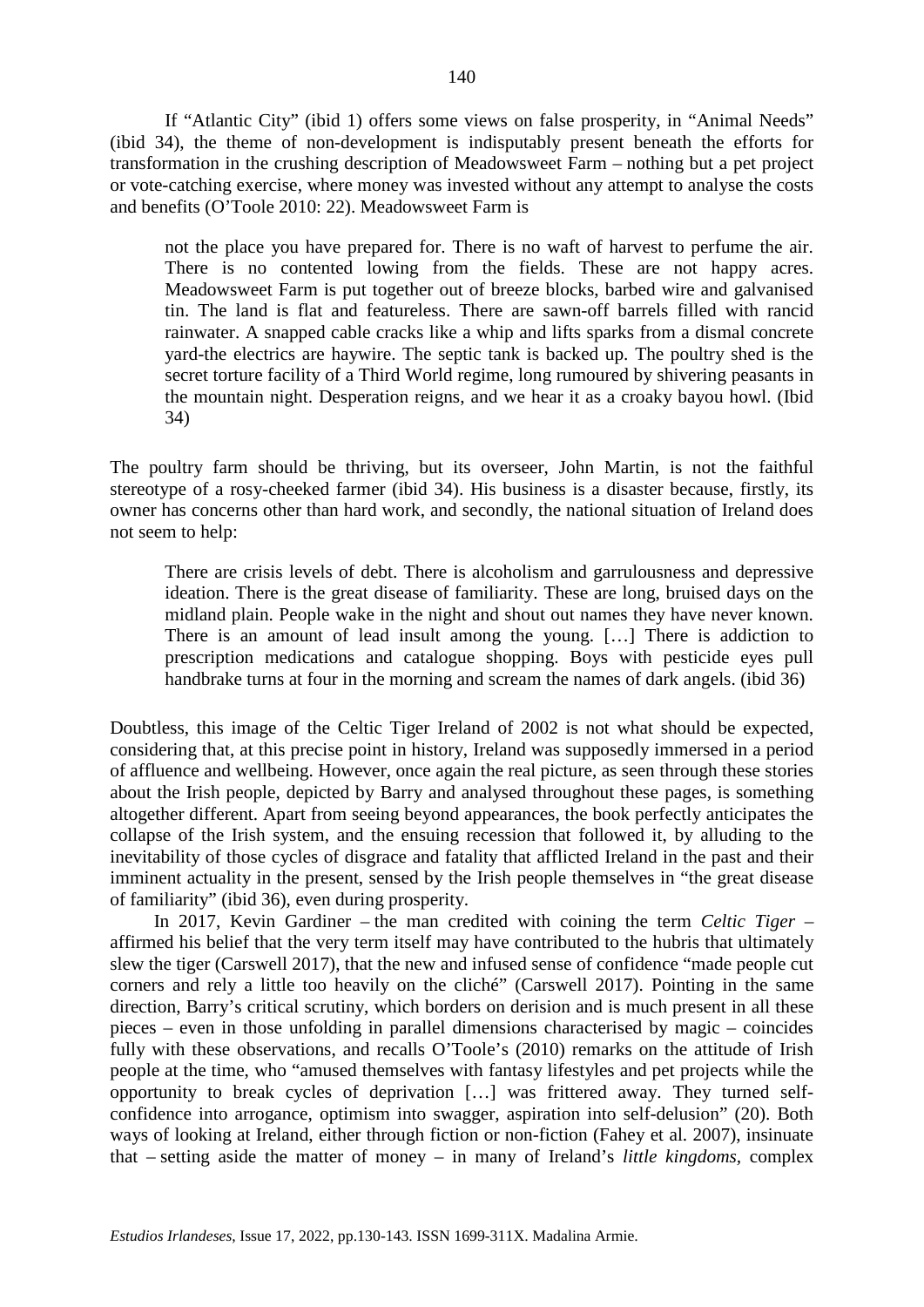### **Conclusion**

This collection features a cast of characters whose stories recall clashes between "tradition and modernity, local and global, between the values of a rural, Catholic society and the aspirations of the young for personal freedom, emotional satisfaction and material abundance" (O'Toole 2010: 184). Through snapshots, these stories approach the Celtic Tiger phenomenon to highlight its incompleteness since prosperity did not penetrate to all levels of society. Consequently, these pieces of short fiction offer some relevant conclusions; even though these works communicate certain timid attempts towards prosperity and glamour, in these *little kingdoms*, misery, ugliness and dirtiness prevail. An ostensible improvement seems to barely scratch the surface of a problem, and behind the attempts to demonstrate this image of a new, modern and prosperous Ireland, paralysis is ever-present in the characters' aimless journeys to unclear destinations or their senseless actions and lives, which sometimes appear to have remained nearly untouched by the prosperity and change that supposedly abound in their country.

There is no happiness in this fictional world – only disgrace and solitude. The characters seem to be submerged in a monotonous, hopeless trance in a world where, despite the transformations occurring around them, their realities are disheartening and the promised progress never materialises, as "Ireland is not Ireland anymore but someplace else" (O'Toole 2010: 190). Broken characters show a clear lack of morality and values. These rural and small-town people are involved in strange and insane relationships, they drink and take pills to escape the reality of their senseless existences. The younger generations take drugs and commit criminal acts to stifle the boredom they suffer in desolate locations. They come from – and form – dismembered or dysfunctional families.

In short, Barry's stories were somehow able to foresee the collapse of the Irish system – that "false economy of facades and fictions" (O'Toole 2010: 19) – as well as the resulting recession that followed, by exposing the fragile structures on which the untenable economic model of the Celtic Tiger had been constructed. Literature, as this analysis has shown, can see beyond superficial appearances – and thus can interpret reality and offer poignant snapshots through "cultural memory and local knowledge, even of a fugitive, endangered kind, [which] operate as shadow texts [...], allowing a culture to look at itself, as it were, through a glass, darkly" (Gibbons 2005: 218).

# **Works Cited**

- Alkareem Atteh, Abd (2021). *A Study of Place in Short Fiction by James Joyce, William Faulkner and Sherwood Anderson*. Newcastle: Cambridge Scholars Publishing.
- Allen, Richard, and Stephen Regan (2008). "Introduction." *Irelands of the Mind: Memory and Identity in Modern Irish Culture*, edited by Richard Allen and Stephen Regan. Cambridge: Cambridge Scholars Publishing. 1-11.
- Armie, Madalina (2019). *The Irish Contemporary Short Story at the Turn of the 21st Century: Tradition, Society and Modernity*. University of Almería, unpublished PhD dissertation.

Barry, Kevin (2007). *There Are Little Kingdoms*. Minneapolis: First Graywolf Printing. \_\_\_\_\_ and Elaine Chiew (2007). "There Are Little Kingdoms." *The Short Review*

(March)[.http://www.theshortreview.com/authors/KevinBarry.htm.](http://www.theshortreview.com/authors/KevinBarry.htm)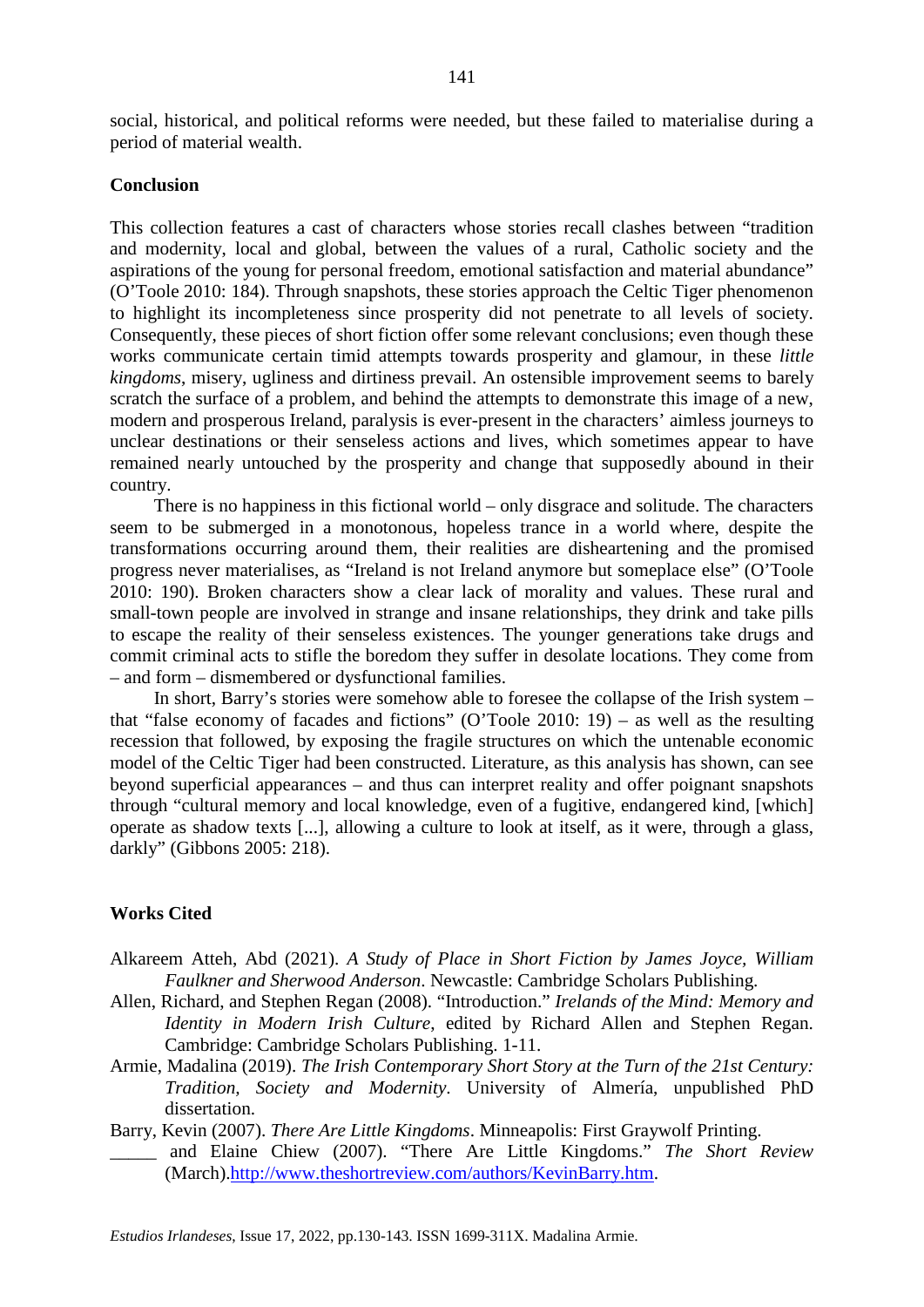- \_\_\_\_\_ and Jonathan Lee (2013). "Jumping Off a Cliff: An Interview with Kevin Barry." *The Paris Review* (12 Nov)[.https://www.theparisreview.org/blog/2013/11/12/jumping-off](https://www.theparisreview.org/blog/2013/11/12/jumping-off-a-cliff-an-interview-with-kevin-barry/)[a-cliff-an-interview-with-kevin-barry/.](https://www.theparisreview.org/blog/2013/11/12/jumping-off-a-cliff-an-interview-with-kevin-barry/)
- \_\_\_\_\_\_ and Sean Carman (2013). "The Rumpus Interview with Kevin Barry." *The Rumpus* (12 Dec), [https://therumpus.net/2013/12/the-rumpus-interview-with-kevin-barry/.](https://therumpus.net/2013/12/the-rumpus-interview-with-kevin-barry/)
- \_\_\_\_\_\_ and Sean Jones (2013). "Author Kevin Barry on Writing Short Stories and Caring Less." Washington City Paper Member Supporter (18 Nov). [https://washingtoncitypaper.com/article/409610/author-kevin-barry-on-writing-short](https://washingtoncitypaper.com/article/409610/author-kevin-barry-on-writing-short-stories-and-caring-less/)[stories-and-caring-less/.](https://washingtoncitypaper.com/article/409610/author-kevin-barry-on-writing-short-stories-and-caring-less/)
- Carswell, Simon (2017). "The Man who Coined the Term Celtic Tiger Avoids Clichés like the Plague." *Irish Times* (15 April). [https://www.irishtimes.com/business/economy/the-man-who-coined-the-term-celtic](https://www.irishtimes.com/business/economy/the-man-who-coined-the-term-celtic-tiger-avoids-clich%C3%A9s-like-the-plague-1.3047877)[tiger-avoids-clich%C3%A9s-like-the-plague-1.3047877.](https://www.irishtimes.com/business/economy/the-man-who-coined-the-term-celtic-tiger-avoids-clich%C3%A9s-like-the-plague-1.3047877)
- Coen, Caitriona, and Mark Maguire (2012). "Death of a Tiger: The Collapse of Irish Property Dreams." *The Anthropological Notebooks*, 8 (1): 1-22. [https://www.researchgate.net/publication/266170860\\_Death\\_of\\_a\\_Tiger\\_The\\_collaps](https://www.researchgate.net/publication/266170860_Death_of_a_Tiger_The_collapse_of_Irish_property_dreams) [e\\_of\\_Irish\\_property\\_dreams.](https://www.researchgate.net/publication/266170860_Death_of_a_Tiger_The_collapse_of_Irish_property_dreams)
- "Congrats to Kevin Barry on IMPAC Award Win!" (2013). *The Stinging Fly* (6 June). [http://www.stingingfly.org/congrats-kevin-barry-impac-award-wi.](http://www.stingingfly.org/congrats-kevin-barry-impac-award-wi)
- Éigearaigh, Aoileann Ní. (2009). "Invented Irishness: The Americanization of Irish Identity in the Works of Joseph O'Connor." *IJAS Online*, 1: 15-25. [http://www.jstor.org/stable/26234235.](http://www.jstor.org/stable/26234235)
- Fahey, Tony et al., eds. (2007). *Best of Times? The Social Impact of the Celtic Tiger*. Dublin: Institute of Public Administration.
- Fitzpatrick, David (2019). T*he Americanisation of Ireland Migration and Settlement, 1841– 1925*. Cambridge: Cambridge University Press.
- Forkner, Ben (2001). "The Irish Short Story (1980–2000): Ireland Anthologized." *Études Anglaises* 54 (2): 151-166. [https://doi.org/10.3917/etan.542.0151.](https://doi.org/10.3917/etan.542.0151)
- Gibbons, Luke (2005). "Projecting the Nation: Cinema and Culture." *The Cambridge Companion to Modern Irish Culture*, edited by Joe Clearly and Claire Connolly. Cambridge: Cambridge University Press. 206-224.
- Gilmartin, Sarah (2015). "The Rise of the Short Irish Story." *The Irish Times* (2 April). [www.irishtimes.com/culture/books/the-rise-of-the-short-irish-story-](http://www.irishtimes.com/culture/books/the-rise-of-the-short-irish-story-1.2162477?mode=sample&auth-failed=1&pw-origin=https%3A%2F%2F)[1.2162477?mode=sample&auth-failed=1&pw-origin=https%3A%2F%2F.](http://www.irishtimes.com/culture/books/the-rise-of-the-short-irish-story-1.2162477?mode=sample&auth-failed=1&pw-origin=https%3A%2F%2F)
- Goodman, Conor (2015). "New Stars of Irish Fiction: Did 'The Guardian' Get It Right?" *The Irish Times* (20 Oct). [www.irishtimes.com/culture/books/new-stars-of-irish-fiction](http://www.irishtimes.com/culture/books/new-stars-of-irish-fiction-did-the-guardian-get-it-right-1.2397659)[did-the-guardian-get-it-right-1.2397659.](http://www.irishtimes.com/culture/books/new-stars-of-irish-fiction-did-the-guardian-get-it-right-1.2397659)
- Ingman, Heather (2009). *A History of the Irish Short Story*. Cambridge: Cambridge University Press.
- Jordan, Justine (2015). "A New Irish Literary Boom: The Post-Crash Stars of Fiction." *The Guardian* (17 Oct)[.www.theguardian.com/books/2015/oct/17/new-irish-literary-boom](http://www.theguardian.com/books/2015/oct/17/new-irish-literary-boom-post-crash-stars-fiction)[post-crash-stars-fiction.](http://www.theguardian.com/books/2015/oct/17/new-irish-literary-boom-post-crash-stars-fiction)
- Joyce, James (2006). "The Dead." *Dubliners*. Clayton, Delaware: Prestwick House. 135-168.
- Kilroy, Claire, and Lozano García (2018). "'There Has Been a Celtic Tiger of Fiction': An Interview with Claire Kilroy." *Estudios Irlandeses* 13:158–164. <https://doi.org/10.24162/EI2018-8139>
- Kirby, Peadar, Luke Gibbons, and Michael Cronin, eds. (2002). *Reinventing Ireland: Culture and the Celtic Tiger*. London: Pluto Press.
- Malcolm, Cheryl Alexander, and David Malcolm (2008). *A Companion to the British and Irish Short Story*. Oxford: Blackwell Publishing Ltd.